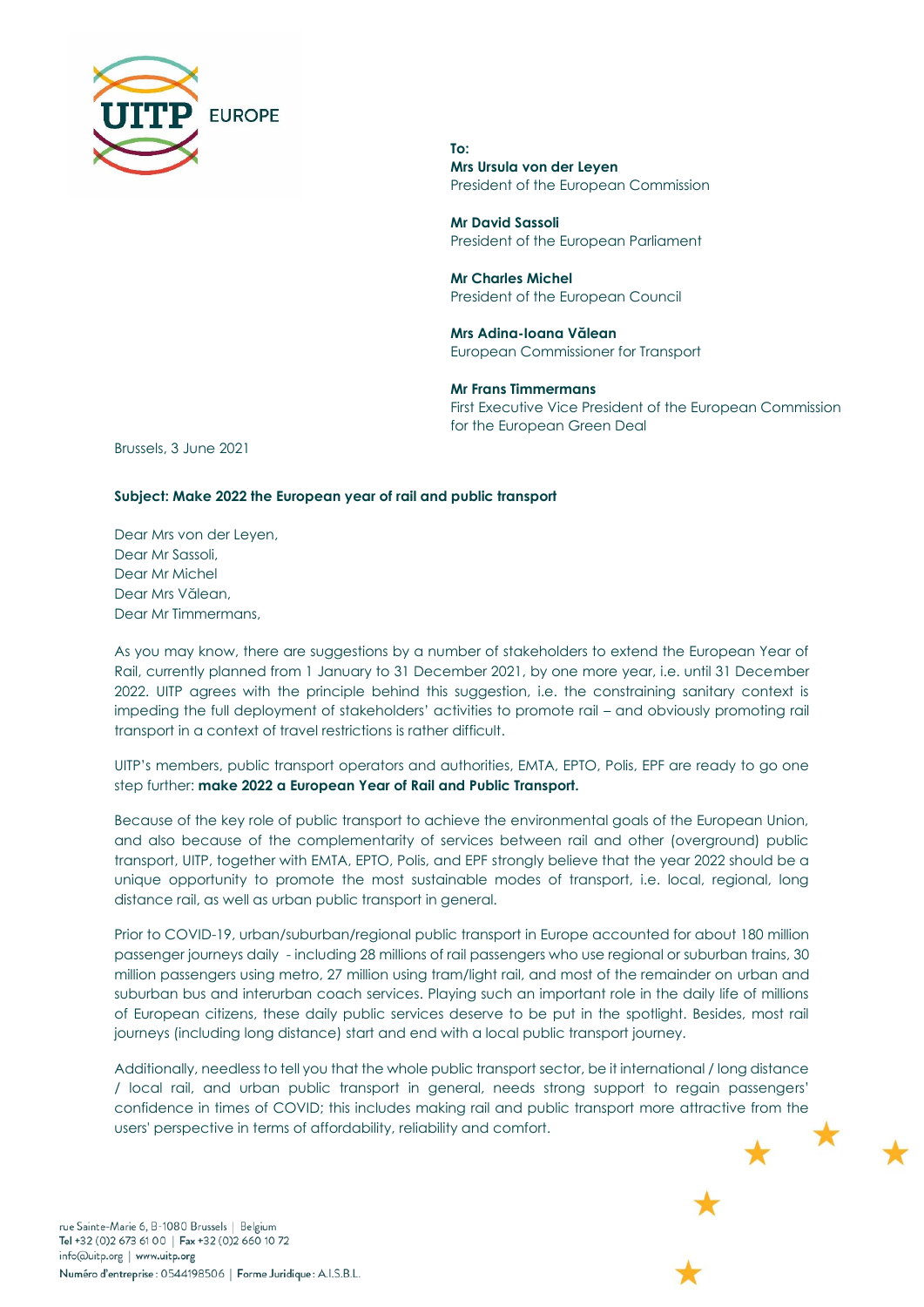

The public transport sector has lost about 40% to 70% of passengers since the outreach of the pandemic, and it seems unlikely the situation will improve shortly.

Besides, expanding and extending the activities of the current Year of Rail can be a chance to put current and potential new customers of all public transport systems at the centre of the activities. The sector as a whole could use the opportunities to re-assess customer interests, monitor current performance and advance both customer and environmentally friendly systems across all modes.

Your backing will be essential to give our proposal the best chance to be successful. We would therefore like to ask for **your support to make 2022 a European year of rail and public transport**.

We would be happy to further discuss this idea with you, and look forward to hearing back from you.

Best regards,



**Thomas AVANZATA**<br> **TANTA Ruud van der Ploeg**<br> **Ruud van der Ploeg**<br> **Ruud van der Ploeg**<br>
Secretary General Senior Director **Senior Accepts** Secretary General Public Transport **Authorities** Authorities Authorities

سأندمد



International Association of **European Metropolitan Transport** 



European Passengers' Federation EUROPEAN PASSENGER European Passenger Transport **Operators** 



EPF

**Karen Vancluysen** Secretary General POLIS